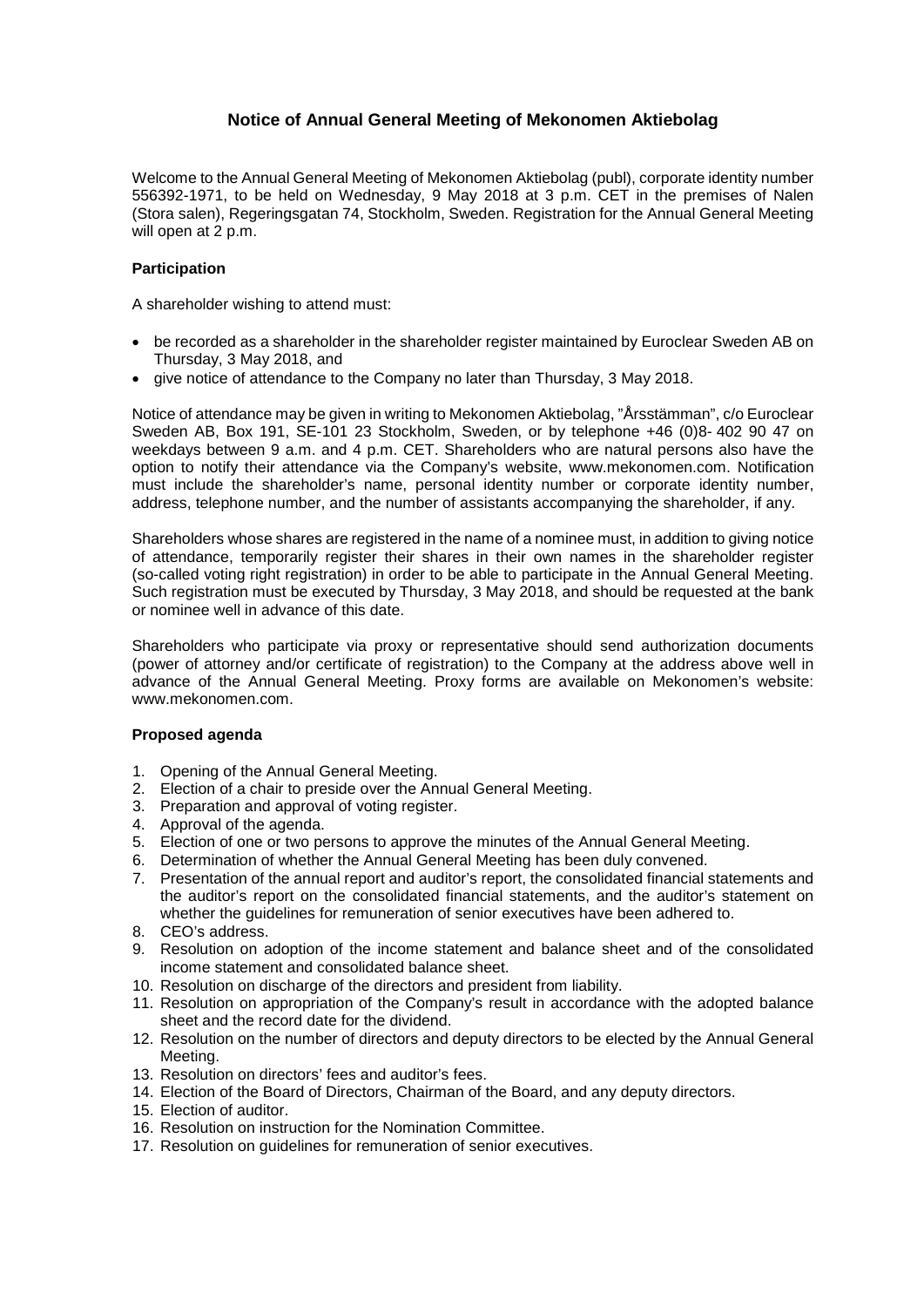- 18. Resolution on (A) a long-term share-based incentive program and (B) authorization for the Board of Directors to resolve on purchases of own shares and resolution on transfers of treasury shares.
- 19. Resolution on employee's acquisition of shares in subsidiaries.
- 20. Resolution on authorization of the Board to issue new shares.
- 21. Closing of the Annual General Meeting.

#### **Proposed resolutions**

## **Point 2 – AGM chair**

Mekonomen's Nomination Committee ahead of the 2018 Annual General Meeting consists of John S. Quinn, (committee chair, LKQ Corporation), Evert Carlsson (Swedbank Robur Fonder), Arne Lööw (Fjärde AP-fonden) and Carl Gustafsson (Didner & Gerge Småbolagsfond). Mekonomen board member Helena Skåntorp is co-opted member of the Nomination Committee.

The Nomination Committee proposes Christer Åberg as chairman of the Annual General Meeting.

## **Point 11 – Dividend**

The Board of Directors proposes that the 2018 Annual General Meeting resolves on a dividend of SEK 7,00 per share and on Monday, 14 May 2018 as record date for the dividend. Given the proposed record date, dividend is expected to be paid by Euroclear Sweden AB on Thursday, 17 May 2018. The last day to trade in Mekonomen's shares including the right to dividend is Wednesday, 9 May 2018.

## **Point 12 – Number of directors**

The Nomination Committee proposes that the Board of Directors shall have seven meeting-elected directors without deputies (unchanged).

# **Point 13 – Directors' fee and auditor's fee**

The Nomination Committee proposes that the following fees be paid to the Company's directors and auditor:

- SEK 590,000 to the Chairman of the Board (previously SEK 550,000), SEK 330,000 to the Vice Chairman (previously SEK 310,000) and SEK 285,000 to each of the other directors appointed by the Annual General Meeting (previously SEK 270,000),
- for committee work, SEK 70,000 to the Chairman of the Audit Committee (previously SEK 60,000) and SEK 40,000 to each of the other members of the Audit Committee (previously SEK 35,000), and SEK 40,000 to the Chairman of the Remuneration Committee (previously SEK 35,000) and SEK 25,000 to each of the other members of the Remuneration Committee (unchanged), and
- auditor's fees in accordance with approved account.

## **Point 14 – Election of the Board of Directors and Chairman of the Board**

The Nomination Committee proposes:

- re-election of directors Kenny Bräck, Joseph M. Holsten, Magnus Håkansson, Malin Persson, John S. Quinn and Helena Skåntorp,
- election of Eivor Andersson as new director, and
- re-election of John S. Quinn as Chairman of the Board.

Information on the persons proposed by the Nomination Committee as directors is available on Mekonomen's website, www.mekonomen.com.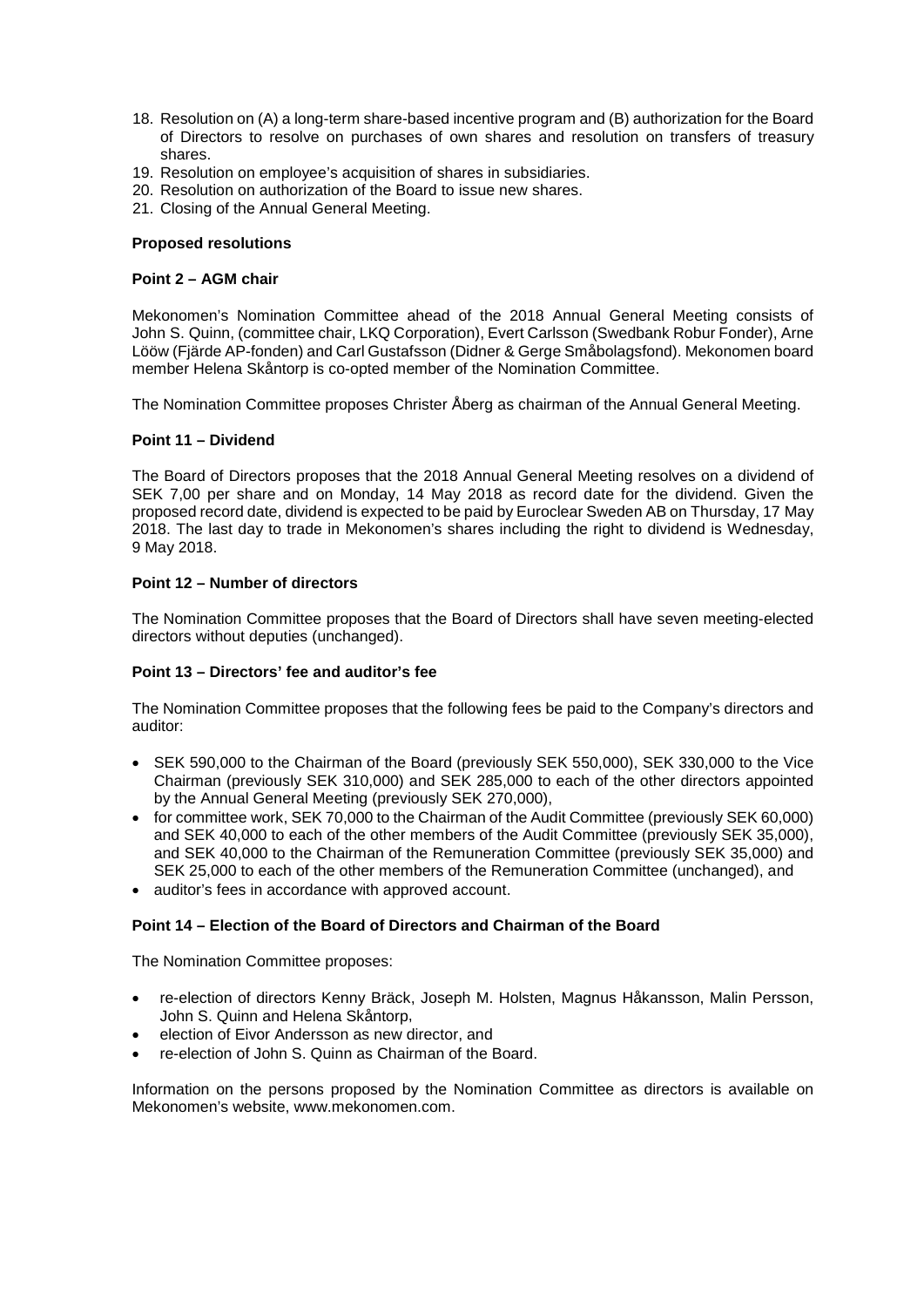## **Point 15 – Election of auditor**

The Nomination Committee proposes re-election of the auditing firm PricewaterhouseCoopers AB as the Company's auditor for the period until the end of the 2019 Annual General Meeting. The auditing firm has informed the Company that Lennart Danielsson will continue as the auditor in charge, if re-elected. The proposal is in accordance with the Audit Committee's recommendation.

#### **Point 16 – Instruction for the Nomination Committee**

The Nomination Committee proposes that the 2018 Annual General Meeting adopts the following instruction for the Nomination Committee's composition and work to be valid until the general meeting decides otherwise.

- Mekonomen shall have a Nomination Committee consisting of four directors. The four largest shareholders of Mekonomen shall be contacted by the Board of Directors based on the record provided by Euroclear Sweden AB on the registered shareholders of the Company as of the last banking day of August. Each of the four largest shareholders shall be entitled to appoint one member each. Should any of the four largest shareholders abstain from its right to appoint a member to the Nomination Committee, the right to appoint such member shall transfer to the subsequent largest shareholder. The Chairman of the Nomination Committee shall, unless its members agree otherwise, be the member appointed by the largest shareholder. The Nomination Committee's composition shall be publicly announced by Mekonomen as soon as the Nomination Committee has been appointed.
- The Nomination Committee's mandate period runs until a new Nomination Committee has been appointed. If a member of the Nomination Committee leaves the committee before its assignment has been completed or if a material change occurs in the ownership structure after the appointment of the Nomination Committee, the Nomination Committee's composition shall be changed in accordance with the above procedure. Deadline for changes in the composition of the Nomination Committee is three months before the Annual General Meeting. A shareholder who has appointed a member to the Nomination Committee is always entitled to replace such member or appoint a new member should its member leave the assignment. Changes in the Nomination Committee's composition shall be publicly announced on Mekonomen's website.
- The Nomination Committee is tasked with submitting recommendations for the following ahead of the Annual General Meeting: a) chairman to preside over the Annual General Meeting, b) the number of directors and deputy directors, c) directors' and auditor's fees, and any special fees for committee work, d) Chairman and other directors of the Board, e) auditors, and f) changes to the instruction for the Nomination Committee, if any.
- The Nomination Committee shall in connection with its assignment fulfil the duties which, according to the Swedish Code of Corporate Governance, are incumbent upon Mekonomen's nominating process, and at the request of the Nomination Committee, Mekonomen shall provide personnel resources, such as a secretarial function for the committee, to facilitate its work. Fees will not be paid to the members of the Nomination Committee. However, where needed, Mekonomen shall bear reasonable costs for external consultants which are deemed by the Nomination Committee to be necessary for the committee to fulfil its assignment.

#### **Point 17 – Guidelines for remuneration of senior executives**

The Board proposes that the 2018 Annual General Meeting adopts the following guidelines for remuneration to senior executives.

The proposal ahead of the 2018 Annual General Meeting conforms with the guidelines that were approved by the 2017 Annual General Meeting, with the adjustment that long-term variable compensation may be payable through participation in long-term share-based incentive programs instead of through long-term variable cash compensation.

The Board is of the opinion that it is highly important that there is a clear relationship between the remuneration and the values and financial objectives of the Mekonomen Group, both in the short and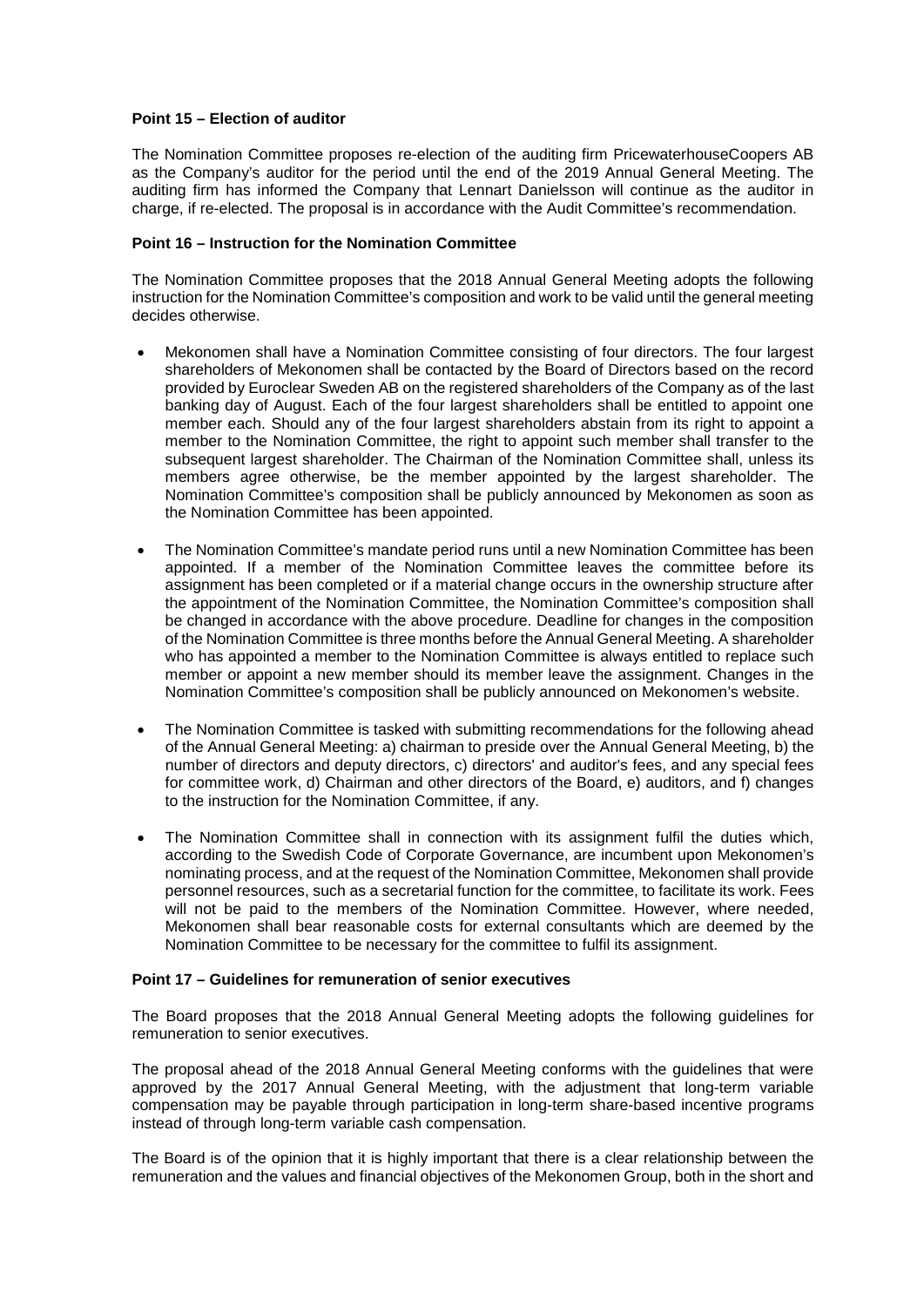the long term. The Board's proposal for guidelines for remuneration entails that the Company shall offer competitive compensation, which will enable the Mekonomen Group to recruit and keep executives, and that the criteria for deciding the compensation shall be based on the importance of individual work duties and the individual employee's competence, experience and performance. The compensation shall consist of the following components: fixed base salary, variable remuneration, pension benefits, other benefits and severance terms.

The guidelines include the CEO and other persons in the Mekonomen group management. The group management currently consists of twelve persons.

The remuneration shall be decided by the Remuneration Committee of the Board. The remuneration to the CEO shall however be decided by the Board in its entirety.

#### Fixed base salary

Mekonomen shall offer a fixed base monthly salary which shall be competitive in comparison with the market conditions. The fixed base salary constitutes compensation for committed work performed at a high professional level, which creates added value for the customers, shareholders and personnel of Mekonomen.

#### Variable remuneration

In addition to the fixed base salary, Mekonomen shall offer short-term variable cash remuneration which shall be based on the fulfilment of Mekonomen's objectives for the result of the Mekonomen Group, and individual qualitative parameters. The allocation between base salary and variable compensation shall be proportionate to the responsibility and authority of the individual executive.

The short-term variable compensation is capped at a certain percentage of the fixed annual salary. The percentage is linked to the position of the individual and varies between 33 and 60 percentage points for members of the Company management.

It shall be possible for an executive to receive long-term variable compensation through participation in long-term share-based incentive programs (LTIPs) resolved by the general meeting. An LTIP shall be structured for the purpose of aligning the shareholders' and participants' interests and thereby ensure maximum long-term value creation for Mekonomen. Participation in an LTIP requires a personal shareholding in Mekonomen. A grant of shares to the participant in an LTIP requires that the participant continues to be employed in the Mekonomen Group, that the participant's shareholding in Mekonomen remains and that certain financial key ratios and performance targets be achieved.

The Board has proposed the 2018 Annual General Meeting to resolve on a long-term share-based incentive program (LTIP 2018). More information on LTIP 2018 is presented in point 18 of the proposed agenda.

#### Pension benefits

Pension benefits are paid with an amount based on the Swedish ITP-plan or the corresponding system for employees abroad. The pension qualifying income is the fixed base salary. However, the CEO's pension benefit amounts instead to a maximum of 30 percent of the fixed base salary.

#### Other benefits and severance terms

A maximum notice period of twelve months applies. Severance pay upon termination from the Company amounts to a maximum of twelve month's salary. The notice period for senior executives, upon notice on their own initiative, is six months.

Other benefits consist mainly of car benefit.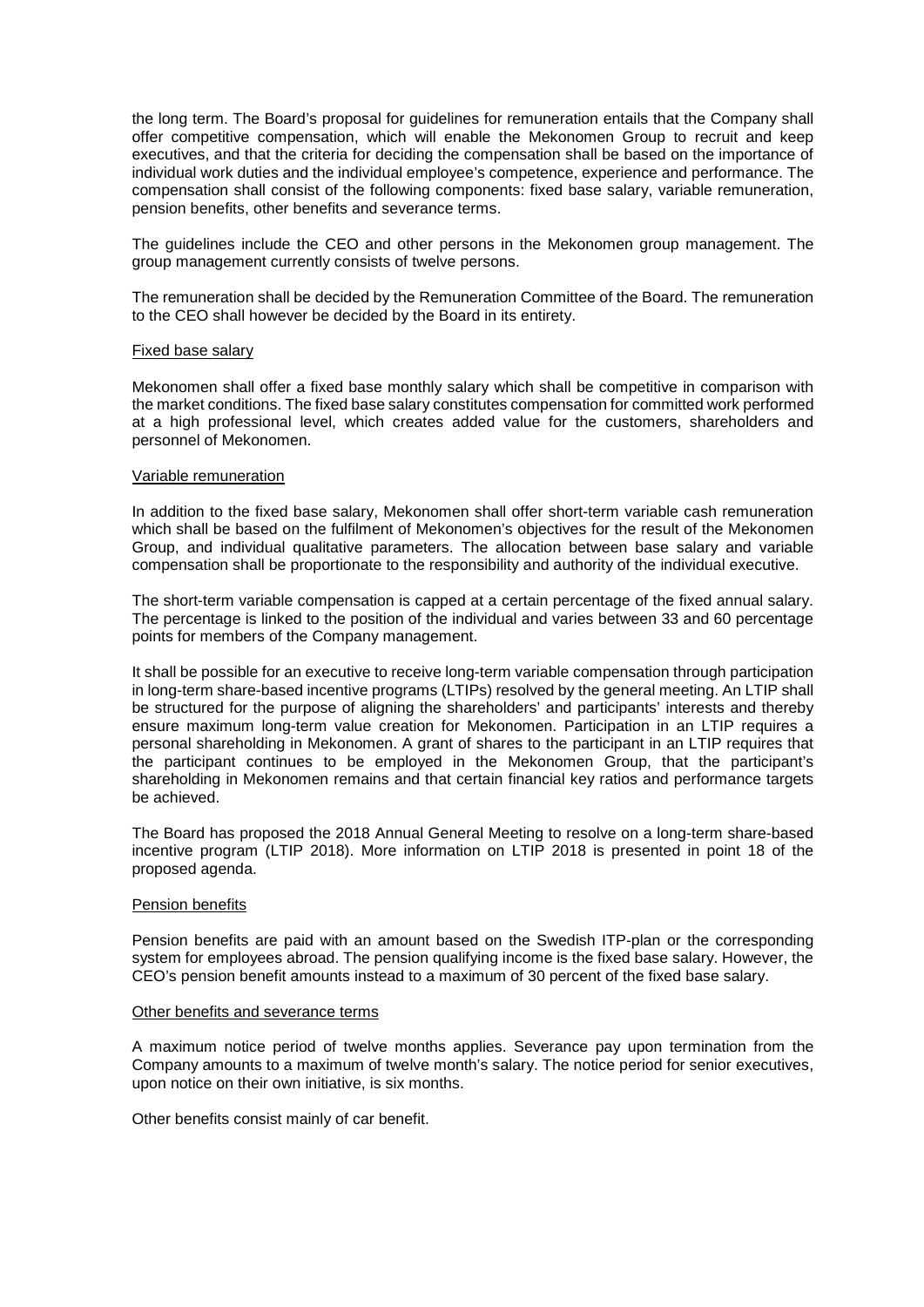## Derogation from the guidelines

The Board is authorized to depart from these guidelines, if in an individual case there are special reasons for doing so.

The guidelines adopted by the 2017 Annual General Meeting have been followed.

## **Point 18 – Long-term share-based incentive program (LTIP 2018)**

The Board proposes that the Annual General Meeting resolves to establish a long-term share-based incentive program (LTIP 2018) for Mekonomen Aktiebolag (publ) ("Mekonomen") and authorizes the Board to resolve on purchases of own shares, and that the Annual General Meeting resolves on transfers of treasury shares in accordance with items (A) and (B) below.

# **(A) Long-term share-based incentive program**

## **A.1 LTIP 2018 in summary**

The fundamental reason for establishing LTIP 2018 is to align the shareholders' interests with the interests of the company management and other key employees to ensure maximum long-term value creation and to encourage a personal shareholding in Mekonomen. In addition, the Board is of the opinion that LTIP 2018 will help Mekonomen to recruit and retain members of the company management and other key employees.

LTIP 2018 comprises a maximum of 16 employees, including the company management in Mekonomen and certain other key employees in the Group. Participation in LTIP 2018 requires a personal shareholding in Mekonomen. After the vesting period, the participants will be allocated shares in Mekonomen free of charge, provided that certain conditions are met. These conditions are linked to continued employment in the Mekonomen Group, a personal shareholding in Mekonomen, and certain financial key ratios and performance targets. The maximum number of shares in Mekonomen that can be allocated under LTIP 2018 shall be limited to 85,000 (including any compensation for dividends), which corresponds to approximately 0.24 per cent of the total number of shares and votes outstanding in the Company.

# **A.2 Participants in LTIP 2018**

LTIP 2018 comprises a maximum of 16 employees, including the company management in Mekonomen and certain other key employees in the Group, divided into two categories. The first category comprises the CEO of Mekonomen ("Category 1") and the other category comprises the company management in Mekonomen excluding the CEO and certain other key employees (15 persons) ("Category 2"). Additional persons who have been recruited but not yet started their employment in the Mekonomen Group at the end of the application period for participation in the program may be invited to participate with the condition of starting their employment.

# **A.3 Personal investment and vesting period**

Participation in LTIP 2018 requires that the participant has a personal shareholding in Mekonomen that is allocated to LTIP 2018 ("Investment Shares"). Investment Shares can either be purchased for LTIP 2018 or be held since previously. The participant in Category 1 can invest a maximum of 2,250 shares in Mekonomen and participants in Category 2 can invest a maximum of 800 shares in Mekonomen. The investment levels correspond to approximately 5-7 per cent of each participant's annual salary before tax. For all categories, each Investment Share entitles to five performance share rights ("Share Rights"). If a participant is in possession of inside information at the time of purchase, purchase of shares to LTIP 2018 shall be made as soon as possible, but not later than 31 December 2018.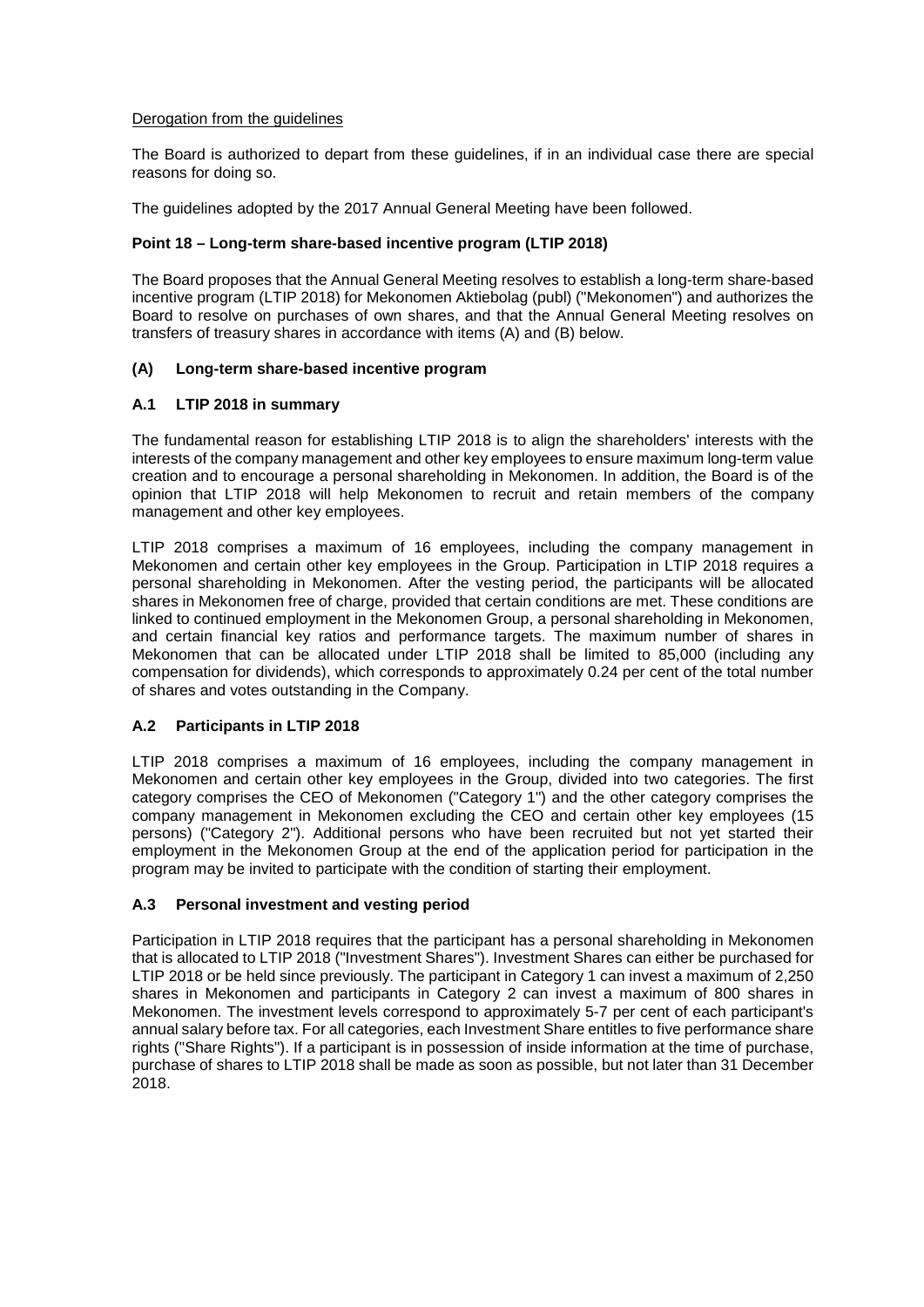# **A.4 Terms and Conditions for Share Rights**

The following terms and conditions shall apply for the Share Rights:

- Share Rights will be granted free of charge a certain time after the Annual General Meeting.
- Share Rights cannot be transferred or pledged.
- Allocation of shares in Mekonomen, if any, shall generally be made within two weeks from the announcement of Mekonomen's interim report for the first quarter of 2021. A precondition for the right to be allocated shares by virtue of the Share Rights is that the participant has not sold any of his or her Investment Shares and, with certain limited exceptions, that the participant remains employed in the Mekonomen Group until the announcement of Mekonomen's interim report for the first quarter of 2021. Further, allocation of shares requires that certain financial key ratios and performance targets be achieved by Mekonomen in the manner described under item A.5 below.
- To align the participants' interests with the shareholders' interests, Mekonomen will compensate the participants for dividends to shareholders by increasing the number of shares that each Share Right entitles to.

# **A.5 Performance targets**

The Share Rights are divided into Series A and Series B. Of the five Share Rights, the participants receive one Share Right of Series A and four Share Rights of Series B. The number of Share Rights that entitles to allocation of shares depends on the achievement of the financial key ratios and performance targets that apply for the respective series during the financial years 2018–2020 (the "Measurement Period"), as follows:

- Series A Allocation requires that the total shareholder return<sup>1</sup> (TSR) on Mekonomen's share during the Measurement Period exceeds 0 per cent and that the Group's equity/assets ratio exceeds 40 per cent at the end of each financial year during the Measurement Period.
- Series B Allocation requires that the total shareholder return<sup>2</sup> (TSR) on Mekonomen's share during the Measurement Period exceeds 0 per cent and that the Group's equity/assets ratio exceeds 40 per cent at the end of each financial year during the Measurement Period. In addition, allocation requires that certain target levels are achieved relating to growth in earnings per share in Mekonomen during the Measurement Period compared to earnings per share for the financial year 2017. The Board has determined a minimum level and a maximum level for the growth in earnings per share during the Measurement Period. If the degree of achievement is between the minimum and the maximum levels, the outcome will be measured on a linear basis. The Board will adjust the outcome for items affecting comparability and for any effects relating to repurchase of shares in the Company. Mekonomen intends to present the target levels and to what extent these have been achieved after the end of the program.

<sup>1</sup> Including reversed dividends.

<sup>2</sup> Including reversed dividends.

# **A.6 Structure and handling**

The Board shall be responsible for the more detailed structure and handling of LTIP 2018 within the framework of the stipulated conditions and guidelines. In the event significant changes take place in the Mekonomen Group or its business environment that were to result in the decided-upon conditions for allocation and the opportunity to exercise the Share Rights under LTIP 2018 no longer being practicable, the Board shall have the right to make other adjustments. Before the number of shares that are to be allocated according to the Share Rights is finally determined, the Board shall assess if the outcome of LTIP 2018 is reasonable. This assessment shall be made in relation to Mekonomen's financial result and position, the conditions in the stock market, and in general. If the Board as a result of its assessment finds that the outcome is not reasonable, the Board shall reduce the number of shares to be allocated.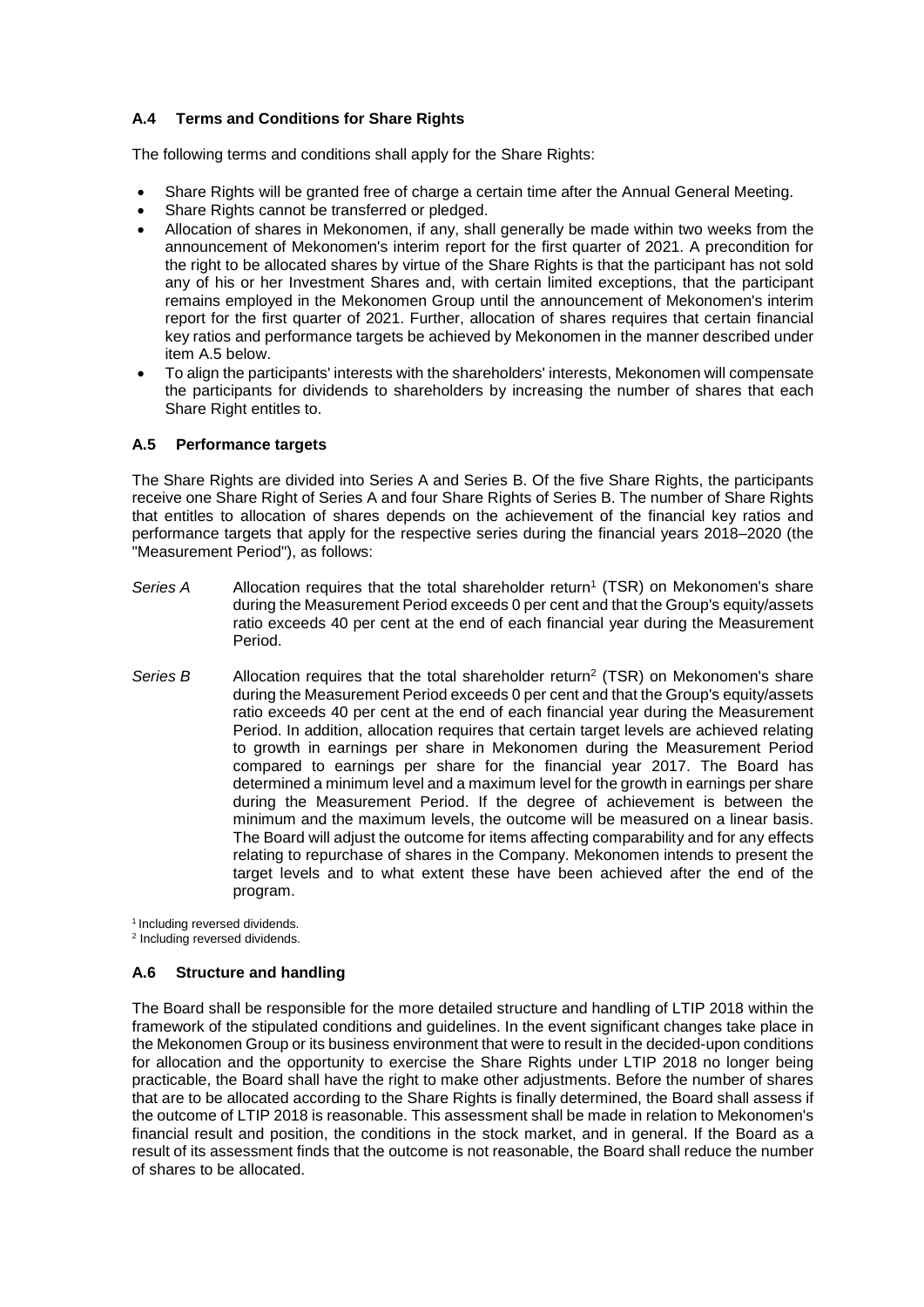# **A.7 Scope**

The maximum number of shares in Mekonomen that can be allocated under LTIP 2018 shall be limited to 85,000 (including compensation for dividends, if any), which corresponds to approximately 0.24 per cent of the total number of shares and votes in the Company. Based on the more detailed conditions decided by the Board, the number of shares covered by LTIP 2018 shall be subject to adjustment in the event Mekonomen carries out a bonus issue, share split or reverse share split, rights issue or similar measures, while considering customary practice for corresponding incentive programs.

# **A.8 Hedge measures**

The Board has considered two alternative hedge measures for LTIP 2018; either a hedge arrangement (equity swap) with a bank to ensure delivery of shares under LTIP 2018, or a transfer of shares in Mekonomen to entitled participants in LTIP 2018. The Board is of the opinion that the latter alternative is the main alternative. The Board has therefore proposed that the Annual General Meeting resolves to authorize the Board to decide on purchases of own shares and transfers of treasury shares according to item (B) below. Should the Annual General Meeting not approve the Board's proposal according to item (B) below, the Board intends to enter into the above-mentioned hedge arrangement with a bank to ensure the Company's obligation to deliver shares in accordance with the program.

# **A.9 Scope and costs for the program**

The Share Rights cannot be pledged or transferred to others. However, an estimated value of each Share Right can be calculated. The Board has estimated the average value of each Share Right to SEK 100.40. The estimate is based on the closing price of the Mekonomen share on 16 March 2018 (SEK 143.00). The annual cost for LTIP 2018 is estimated to approximately MSEK 2.2 (including costs for social security contributions of approximately MSEK 1.0), based on the assumptions of an average achievement of the performance targets of 50 per cent, an annual employee turnover of 10 per cent, an annual increase in the share price by 10 per cent, and average social security contributions of 33 per cent. With an assumption of achievement of the performance targets of 100 per cent, the annual cost is instead expected to approximately MSEK 3.1 (including costs for social security contributions of approximately MSEK 1.3), which, on an annual basis, corresponds to approximately 0.2 per cent of Mekonomen's total personnel costs for the financial year 2017. The costs will be booked as personnel costs in the income statement over the vesting period in accordance with IFRS 2 Share-based Payment. Social security contributions will be expensed in the income statement in accordance with Swedish Financial Accounting Board Pronouncement UFR 7 during the vesting period. The size of these costs will be calculated based on Mekonomen's share price growth during the vesting period and the allocation of Share Rights.

# **A.10 Effects on important key ratios**

On a pro forma basis for 2017, an annual cost of MSEK 2.2 for LTIP 2018 corresponds to a negative effect of approximately 0.04 percentage points on Mekonomen's operating margin and a decrease in earnings per share by approximately SEK 0.04. However, the Board believes that the positive effects on Mekonomen's financial results that are expected to arise through an increase in the participants' shareholdings and the opportunity for additional allocation of shares under the program exceed the costs related to LTIP 2018.

# **A.11 Drafting of the proposal**

LTIP 2018 has been prepared by Mekonomen's Remuneration Committee and was drafted in consultation with external advisors.

# **A.12 Other incentive programs in Mekonomen**

There are no other share-based incentive programs in effect in Mekonomen. For a description of Mekonomen's other remuneration programs, please see the Company's website and annual report for 2017.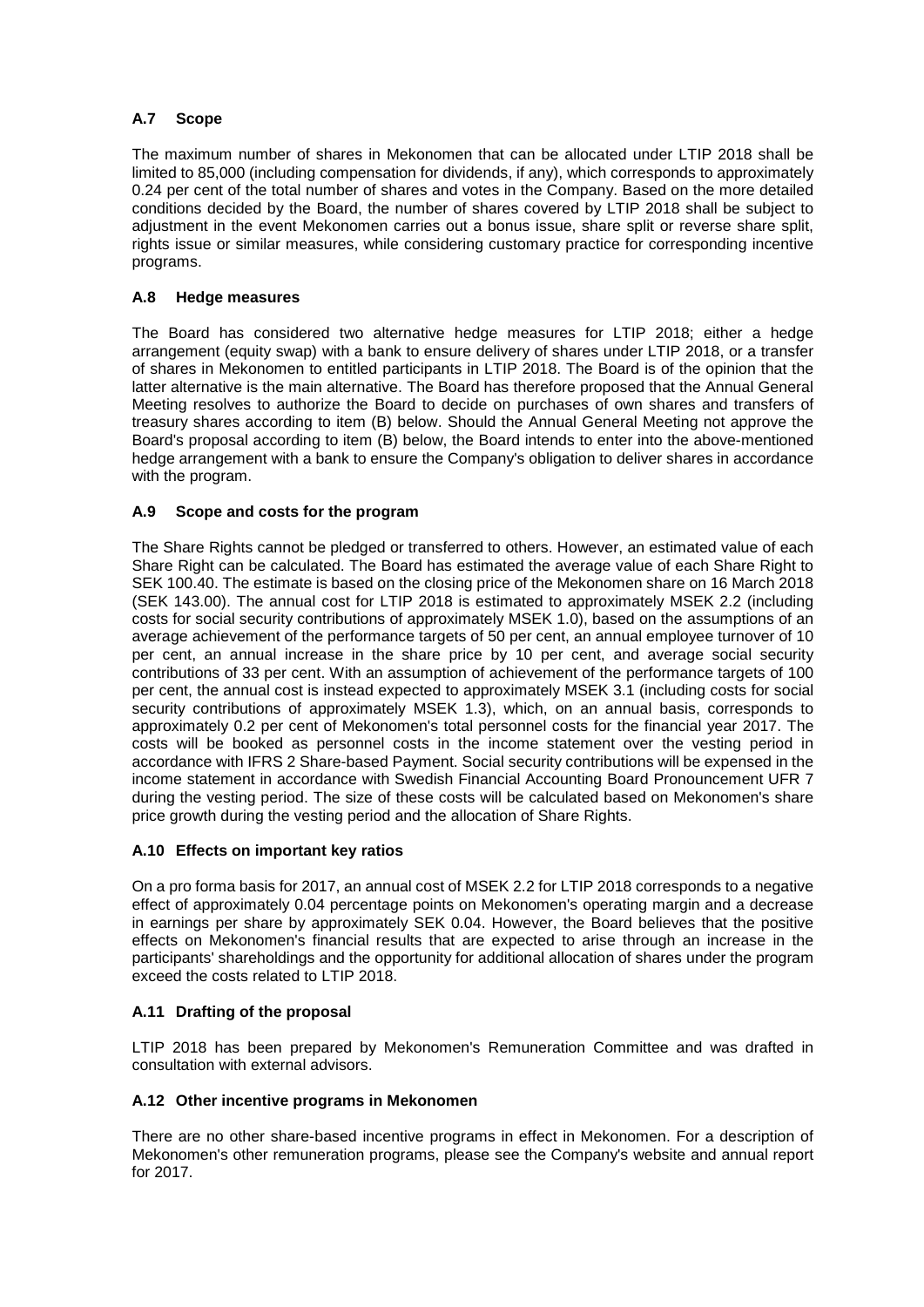# **A.13 The Board's proposal for decision**

In reference to the description above, the Board proposes that the Annual General Meeting votes in favor of LTIP 2018.

## **A.14 Majority requirement**

The Board's proposal for decision to introduce LTIP 2018 requires that the decision is approved by shareholders representing more than half of the votes represented at the Annual General Meeting.

#### **(B) Authorization for the Board of Directors to resolve on purchases of own shares and resolution on transfers of treasury shares**

The Board's proposal for a resolution to authorize the Board to resolve on purchases of own shares and proposal for resolution on transfers of treasury shares in accordance with the description below are conditional upon the Annual General Meeting first voting in favor of LTIP 2018 in accordance with item (A) above.

## **B.1 Purchases of own shares**

The Board proposes that the Annual General Meeting resolves to authorize the Board to, on one or more occasions during the period up until the next Annual General Meeting, resolve on purchases of own shares in accordance with the following:

- Purchases may be made of a maximum of 85,000 shares.
- Purchases of shares shall be made on Nasdaq Stockholm and at a price per share that is within the registered price interval at any given time (the spread), i.e., the interval between the highest buying price and the lowest selling price and in observance of the rules that apply at any given time in Nasdaq Stockholm's Rule Book for Issuers. However, for purchases that are made by a brokerage under assignment by the Company, the price of the shares may correspond to a volume-weighted average price during the period during which the shares were purchased, even if the volume-weighted average price on the day the shares were relinquished to the Company is outside of the price interval.
- Payment for the shares shall be made in cash.
- Purchases may be made for the purpose of securing the Company's obligations arising out of LTIP 2018 and any other share-based incentive programs that may exist pursuant to a resolution by a general meeting of shareholders.

#### **B.2 Transfers of treasury shares to participants in LTIP 2018**

The Board proposes that the Annual General Meeting resolves to transfer shares in the Company as follows:

- A maximum of 85,000 shares in Mekonomen may be transferred (or such higher number of shares that may follow from a recalculation resulting from a bonus issue, split, rights issue or similar measure).
- The shares may be transferred to participants in LTIP 2018 who, according to the terms for LTIP 2018, are entitled to receive shares.
- Transfers of shares shall be made at the point in time and in accordance with the other conditions that the participants in LTIP 2018 are entitled to be allocated shares.

The reason for the deviation from the shareholders' preferential rights is that the transfer of shares is part of the execution of LTIP 2018. Therefore, the Board is of the opinion that it is beneficial to the Company to transfer shares in accordance with the proposal.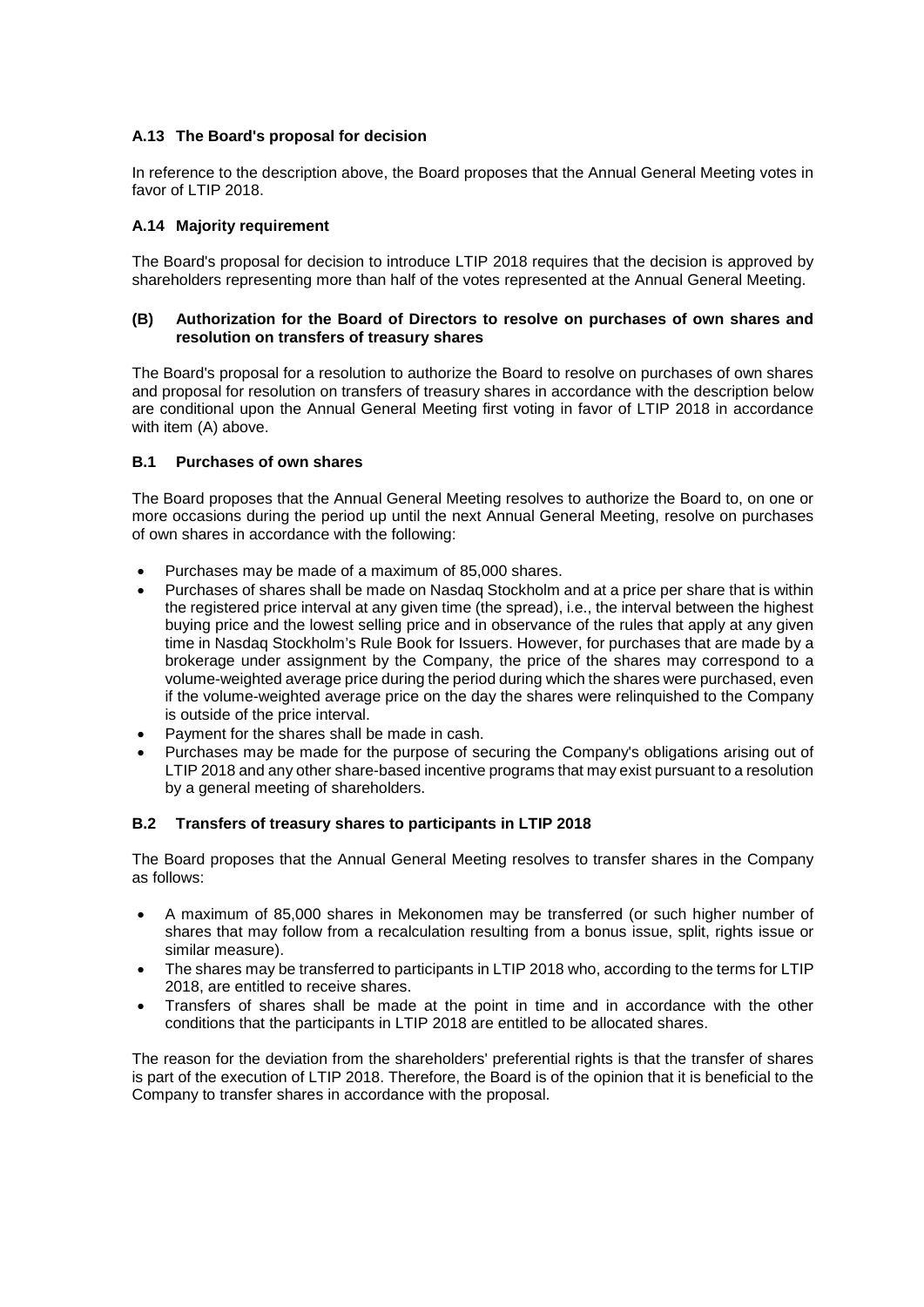# **B.3 Special majority requirement**

In order for a resolution by the Annual General Meeting to be valid with respect to item (B), the resolution must be approved by shareholders with a minimum of nine-tenths of the votes and shares represented at the Annual General Meeting.

#### **Point 19 – Employees' acquisition of shares in subsidiaries**

The Board proposes the 2018 Annual General Meeting to adopt the following.

The Mekonomen Group contains wholly and partly owned Swedish and non-Swedish companies which operate Mekonomen stores throughout the Nordic region, so-called store companies. The partners in these store companies are, alongside companies in the Mekonomen Group, the store manager in the store company. The Mekonomen Group also contains wholly and partly owned Swedish and non-Swedish companies which operate Mekonomen workshops, so called workshop companies (in addition to the workshops which are part of the Mekonomen network as independent businesses). The partners in these partly owned workshop companies are, alongside the Mekonomen Group, the manager in the workshop company.

Mekonomen deems it important that the store managers and workshop managers employed by the Mekonomen Group have an interest in the long-term financial development of the said companies.

With the purpose of increasing the long-term commitment among the store managers and workshop managers also in the wholly owned companies and to increase their interest in the proceeds of the stores and workshops, the Board proposes that the Annual General Meeting decides that the employed store and workshop managers in the wholly owned companies shall be entitled to acquire shares in the relevant company through the purchase of existing shares, in order to make such managers partners in the store or workshop companies.

The thus acquired shares may amount to a maximum of nine (9) percent of the total shares in each company. The Mekonomen Group will thus hold shares corresponding to at least 91 percent.

The acquisitions shall be made at market value. Payment for such shares shall be made in cash. The acquisitions shall be completed prior to the 2019 Annual General Meeting.

As a result of the resolution adopted by the 2017 Annual General Meeting on the corresponding matter, three store managers and one work shop manager have become shareholders in their respective companies. The Board believes that store and work shop managers should be offered to acquire shares in the company in which they are employed during 2018/2019, in accordance with the principles which were adopted by the 2017 Annual General Meeting.

The Mekonomen Group currently contains 51 wholly owned store companies which operate 228 stores and 33 partly owned companies which operate 35 stores. The Mekonomen Group currently contains 25 wholly owned companies which operates 31 workshops and 12 partly owned companies which operate 14 workshops.

#### **Point 20 – Authorization of the Board to issue shares**

The Board proposes that the 2018 Annual General Meeting resolve to adopt the following.

The Board is authorized, for the time period until the next Annual General Meeting, at one or several occasions, with preferential rights for the shareholders, or with deviation from shareholder preferential rights, to resolve upon new issues of a maximum of 3,590,149 shares.

Such decision on new issue may include provisions that payment, in addition to cash payment, may be made in kind, through set-off or as else is set forth in chapter 13 paragraph 5 section 1 item 6 of the Swedish Companies Act.